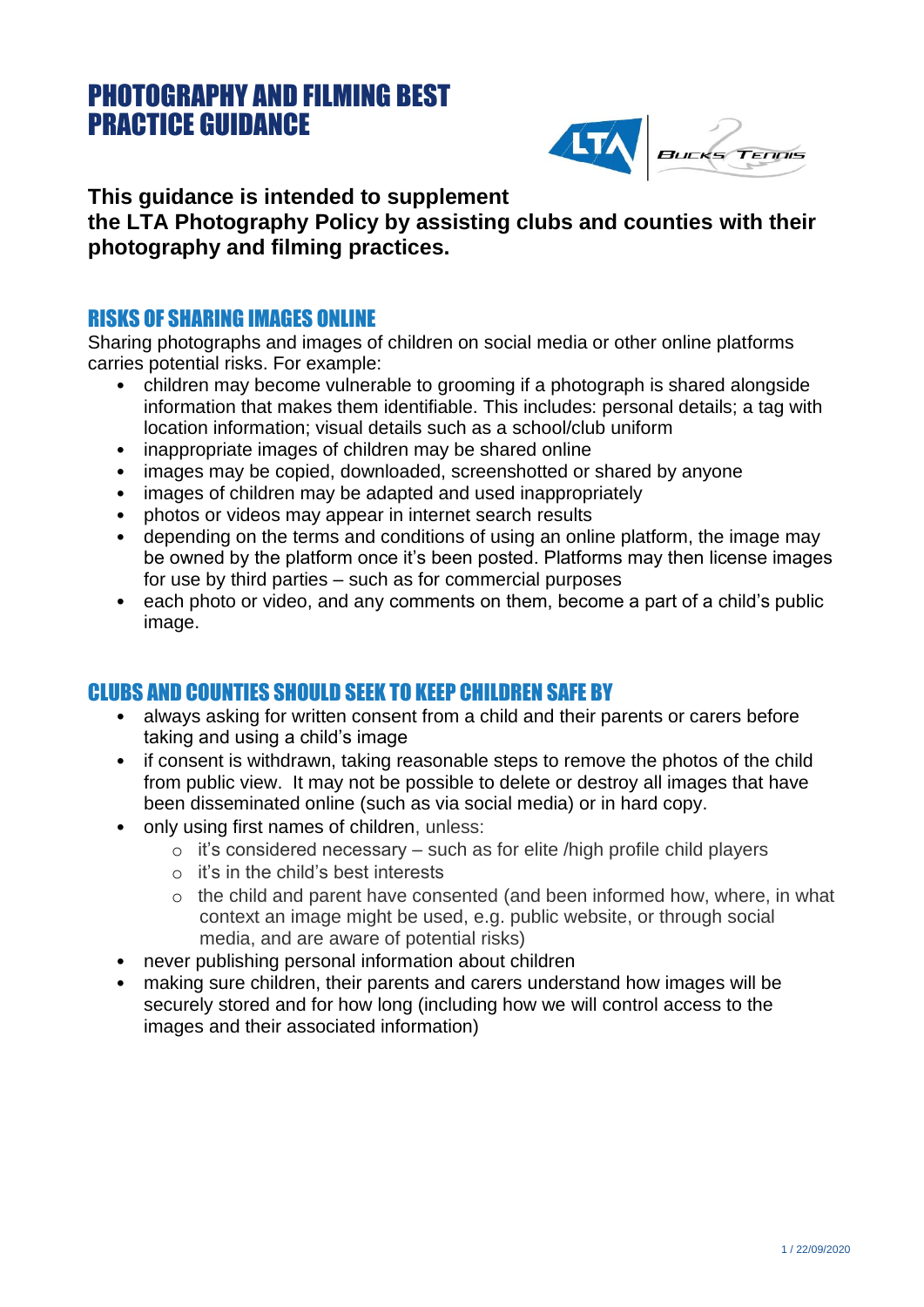- reducing the risk of images being copied and used inappropriately by:
	- o only using images of children in appropriate clothing
	- o avoid images and camera angles that may be more prone to misinterpretation or misuse than others
	- o avoiding full face and body shots of children taking part in activities such as swimming where there may be a heightened risk of images being misused
- using images that positively reflect children's involvement in the activity

### PHOTOGRAPHY AND/OR FILMING FOR PERSONAL USE

When children, parents/carers or spectators are taking photographs or filming at events and the images are for personal use, it is advisable to publish guidance on what will be allowed in the event programmes and/or announce details before the start of the event.

In the event that a player wishes to enter into a private arrangement with a commercial photographer or videographer, the photographer or videographer must have the express consent of that player (or their parent or legal guardian where the player is under 18 years old) and the LTA recommends that clubs and counties make any such photographer/videographer aware that they should be notifying the Competition Director of their attendance at the competition.

### USING OFFICIAL OR PROFESSIONAL PHOTOGRAPHERS

If a club or county engages a photographer for an event, it is advised that they:

- follow a safe recruitment process/policy
- provide the photographer with a clear brief about appropriate content and behaviour
- ensure the photographer wears identification at all times
- inform children and parents/carers that a photographer will be at the event and ensure they give written consent to images which feature close up images of their child being taken and shared\*
- inform the photographer about how to identify and avoid taking images of children without the required parental consent
- clarify areas where all photography is prohibited (i.e. toilets, changing areas, first aid areas)
- not allow the photographer to have unsupervised access to children
- not allow the photographer to carry out sessions outside the event or at a child's home
- report any concerns regarding inappropriate or intrusive photography.

\*At some events, wide-angle and general images of the event, the site, award ceremonies, and similar may be taken. It may not be reasonable, practical or proportionate to secure consent for every participating child in order to take such images. In these circumstances,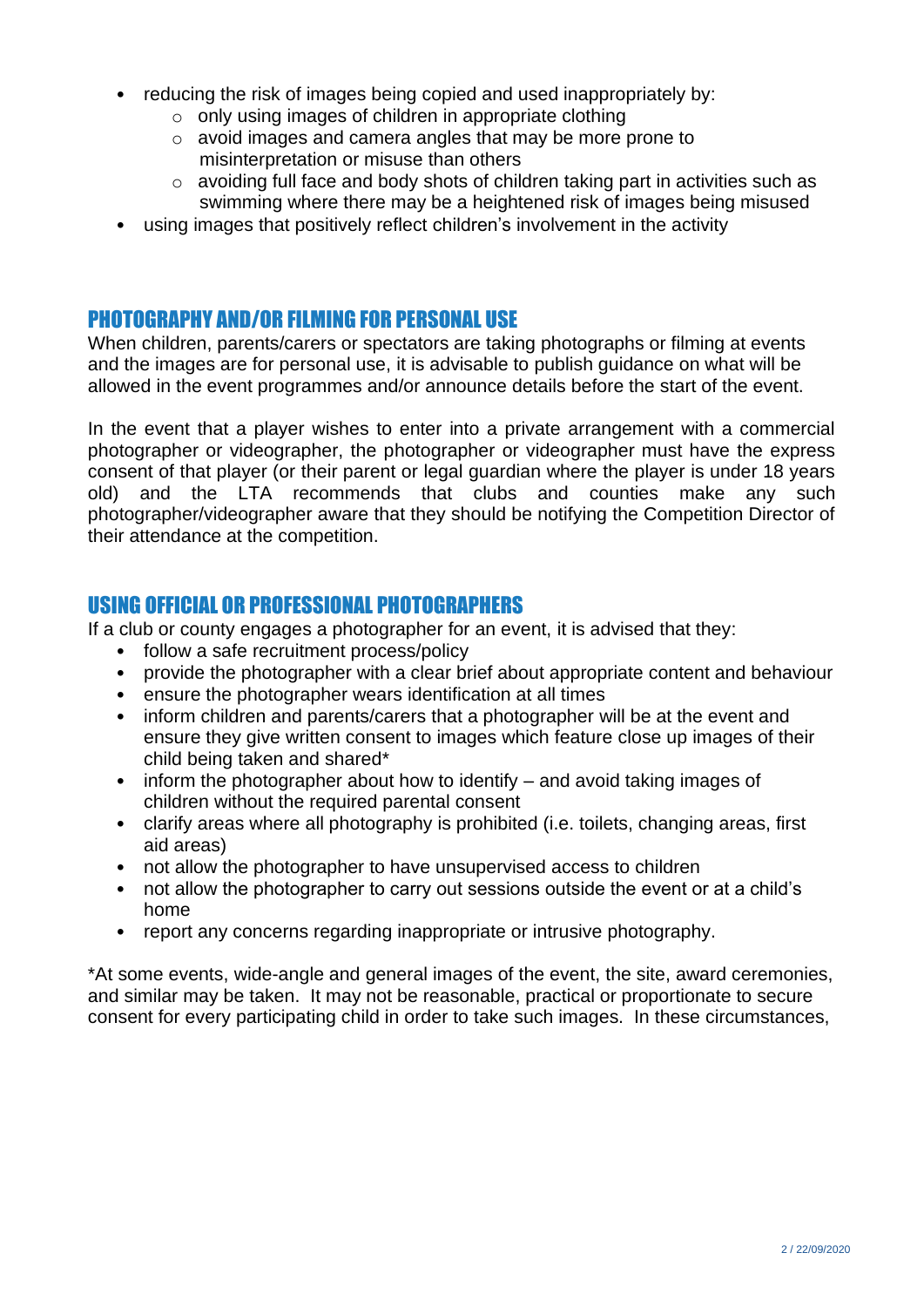clubs and counties should make clear to all participants and parents that these kinds of images will be taken, and for what purposes.

## PHOTOGRAPHY AND/OR FILMING FOR WIDER USE

If people such as local journalists or professional photographers (not hired by a club or county) wish to operate an event and share the images professionally or in the wider world, clubs and counties should ensure they have given proper permission for this in advance.

Clubs and counties should ensure the following information is provided to them:

- the name and address of the person using the camera
- the names of children they wish to take images of (if possible)
- the reason for taking the images and/or what the images will be used for
- a signed declaration that the information provided is valid and that the images will only be used for the reasons given.

Clubs and counties should verify these details and decide whether to grant permission for the photographs/films to be taken. They should also seek consent from the children who are the intended subjects of the images and their parents and inform the photographer of anyone who does not give consent.

Clubs and counties must inform children, parents/carers that an external photographer is present and ensure they are easily identifiable.

#### **CONCERNS**

If a club or county becomes concerned that someone unknown to them is taking photography or filming without permission, they should ask them to leave and (depending on the nature of the concerns) follow our safeguarding procedures.

Where inappropriate images/films are being taken that raise a safeguarding concern, this should be reported to the club Welfare Officer and LTA Safeguarding Team. It may also be necessary to report this to the police.

#### STORING IMAGES

Clubs and counties must store photographs and videos of children securely and in accordance with data protection law.

Hard copies of images should be kept in a locked drawer and electronic images in a protected folder with restricted access.